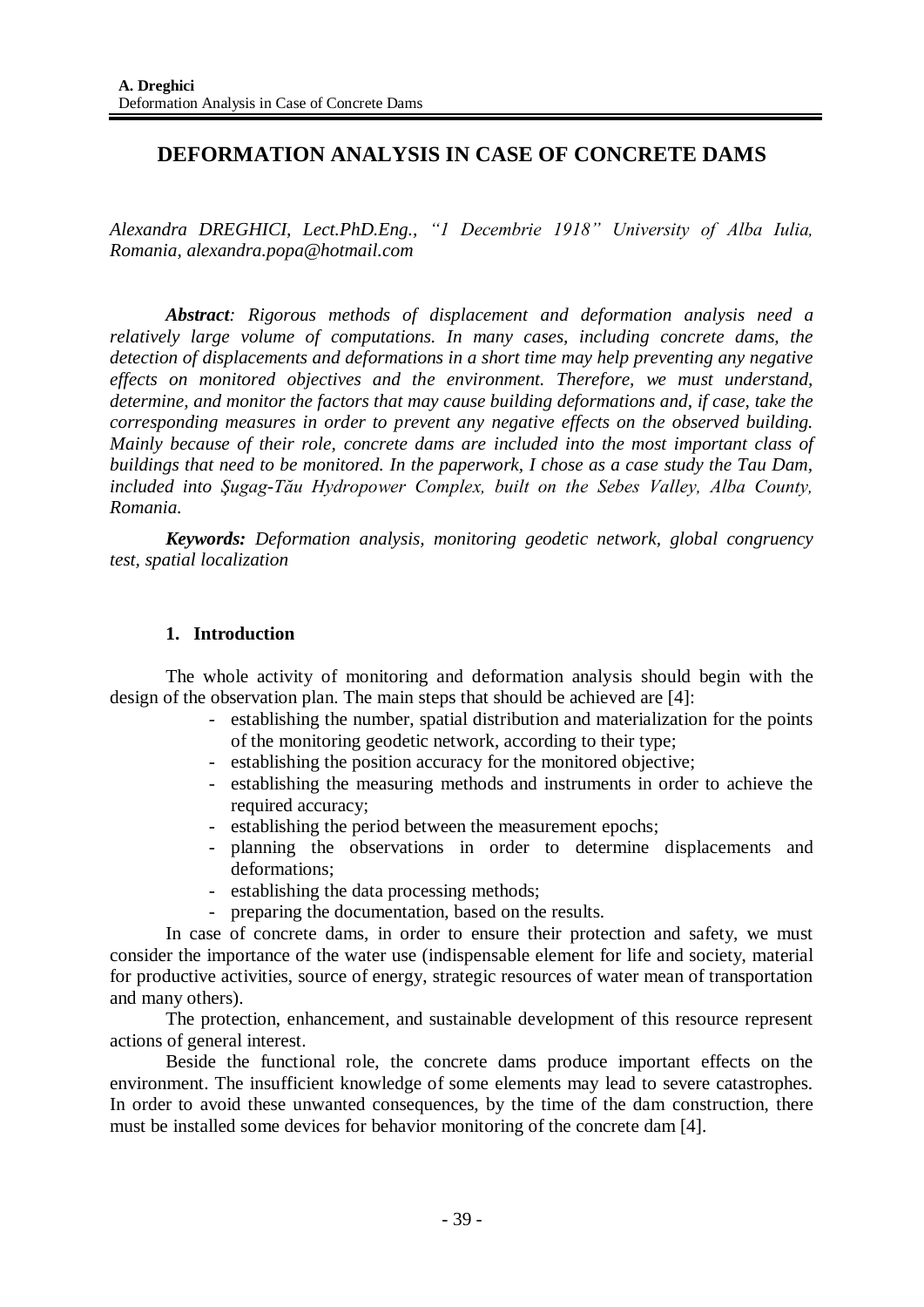#### **2. Monitoring Methods and Deformation Analysis**

Any monitoring project implies the existence of points with known coordinates, determined in a reference system. All these points make up the monitoring geodetic network. The processing depends on the network type, it's destination, the distances between the points etc [4].

Usually, a geodetic monitoring network is a free network in order to increase the inside precision. In a free geodetic network, the initial data volume consists of provisional values of the unknowns, geodetic observations and the corresponding covariance matrix. Without additional conditions, the geodetic network can not be classified in a coordinate system. In this case, the rank defect is equal to the number of freedom degrees in the considered geodetic network [2], [3].

The functional model contains no random elements and describes a pure relationship between values. A point position will result after data processing at different measurement epochs. For geodetic measurements adjustment in order to determine any displacement and deformation, generally we are using a computational functional model (1) [2], [3]:

$$
\begin{bmatrix} \mathbf{v}_1 \\ \mathbf{v}_2 \\ \cdots \\ \mathbf{v}_k \end{bmatrix} = \begin{bmatrix} \mathbf{A}_{11} & \mathbf{0} & \cdots & \mathbf{0} \\ \mathbf{0} & \mathbf{A}_{22} & \cdots & \mathbf{0} \\ \cdots & \cdots & & \cdots \\ \mathbf{0} & \mathbf{0} & \cdots & \mathbf{A}_{kk} \end{bmatrix} \begin{bmatrix} \mathbf{x}_1 \\ \mathbf{x}_2 \\ \cdots \\ \mathbf{x}_k \end{bmatrix} - \begin{bmatrix} \mathbf{l}_1 \\ \mathbf{l}_2 \\ \cdots \\ \mathbf{l}_k \end{bmatrix}
$$
 (1)

The stochastic model contains random variables that characterize the possibility of displacement and deformation evolution. Because the geodetic measurements are affected by errors, they must be treated as random variables. The simplified stochastic model is given by relation (2) [2], [3]:

$$
\mathbf{C}_{\text{mm}} = \sigma_0^2 \mathbf{Q}_{\text{mm}} = \sigma_0^2 \begin{bmatrix} \mathbf{Q}_{11} & 0 & \dots & 0 \\ 0 & \mathbf{Q}_{22} & \dots & 0 \\ \dots & \dots & \dots & \dots \\ 0 & 0 & \dots & \mathbf{Q}_{kk} \end{bmatrix}
$$
 (2)

Deformation analysis consists on geodetic network adjustment at different measurement epochs, computing coordinate differences for the geodetic network point, and statistical testing in order to determine if the coordinate differences are significant.

For displacement and deformation analysis using the Pelzer method, there are some basic principles that need to be considered [2], [3], [4]:

- the geometry of the monitoring geodetic network at every measurement epoch *i* is given by the coordinate values  $\mathbf{x}_i$  and the corresponding covariance matrixes  $\left(\mathbf{C}_{\mathbf{x}\mathbf{x}}\right)_{\!i};$
- the coordinates are obtained after geodetic measurements processing, similar to the free geodetic networks;
- for each measurement epoch, we keep the same provisional coordinates for all of the monitoring geodetic network points;
- the statistical analysis of the displacements significance is based on the information obtained after the adjustments at each measurement epoch;
- chaining the configuration of the monitoring geodetic network may be possible, by changing in time the number of geodetic network points, or modifying the measurement plan;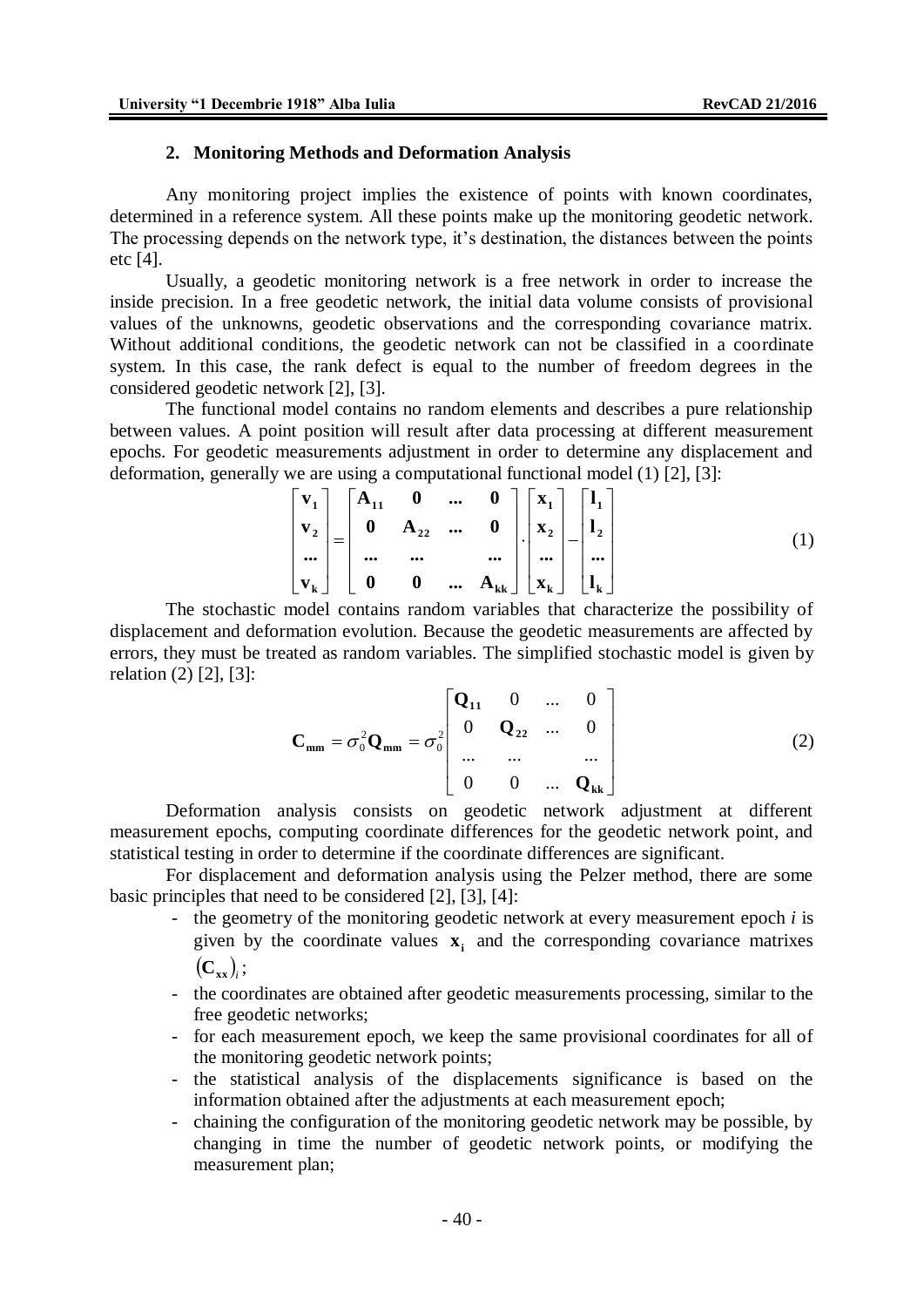- for the beginning of the deformation analysis, there is the global congruency test, in order to verify whether there are points with significant displacements or not;
- if the test shows that there are points with significant displacements, there is the localization phase.

Displacement and deformation analysis in this case is divided into two main phases:

- the global congruency test establishes whether, between the two considered measurement epochs, there are points that suffered significant displacements;
- localization problem if there are points with significant displacements, they will be identified.

The global congruency test must be formulated according to the verifying model of the linear hypothesis. The null hypothesis (3) establishes whether ther are points with significant displacements in the monitoring geodetic network, between the two measurement epochs [3]:

$$
H_0: M(\mathbf{x}_0) = M(\mathbf{x}_k)
$$
\n(3)

The localization of the significantly displaced points: the difference vector **d** and the cofactor matrix of the coordinate differences (4) are divided into [3]:

$$
\mathbf{d} = \begin{bmatrix} \mathbf{d}_F \\ \mathbf{d}_M \end{bmatrix} \text{ and } \mathbf{Q}_{\mathbf{d}\mathbf{d}} = \mathbf{P}_{\mathbf{d}\mathbf{d}} = \begin{bmatrix} \mathbf{P}_{FF} & \mathbf{P}_{FM} \\ \mathbf{P}_{MF} & \mathbf{P}_{MM} \end{bmatrix}
$$
(4)

If the monitoring geodetic network includes a number of *p* points, than we will have *p* discordances (5):

$$
R_i = \left( \left( \overline{\mathbf{d}}_F \right)^{\mathrm{T}} \mathbf{P}_{MM} \overline{\mathbf{d}}_M \right)_i, \text{ for } i = \overline{1, p}
$$
 (5)

The point with the maximum discordance  $R_{\text{max}}$  is considered to be a mobile point.

The computations are repeated until there are no more points that suffered significant displacements, according to the global congruency test. After all the computations, we will have all the stable points and the mobile points between the two measurement epochs.

### **3. Case study**

For the case study, I chose the Tau Dam, one of the largest dams built on the Sebes River, Alba County, Romania – 78m height, 187m length.

The lake ensures the water supply for many towns in the area and the Hydropower Complex corresponding to the Tau Dam ensures the electricity supply in case of any deficiencies of other hydropower complexes [4] – Fig. 1.

Considering these aspects, one can conclude about the importance of the Tau Dam monitoring in particular and concrete dams monitoring in general (Law 466/2001 concerning the dams safety) [4].



Fig. 1. Tau Dam, Alba County, Romania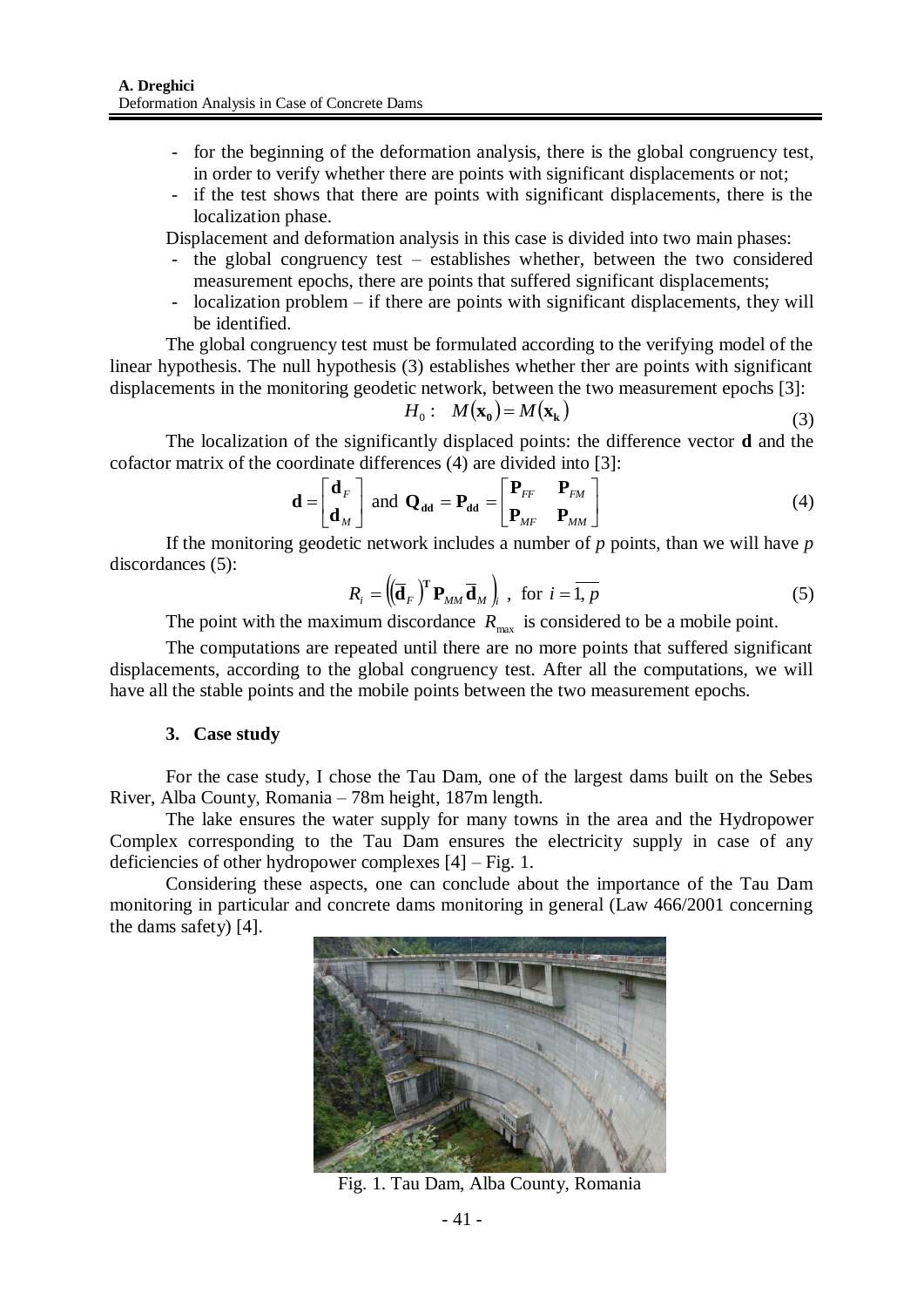For the behavior monitoring of the dam, there must be made geodetic measurements every 6 months (in spring and in autumn) correlated with physical measurements [1].

In 1984, when the dam was built, there were placed on the dam canopy also 34 leveling benchmarks and 3 outside of the dam, representing the altimetric monitoring geodetic network. The 34 leveling benchmarks are placed both on the upstream and downstream of the canopy  $[4]$  – Fig. 2.



Fig. 2. The altimetric monitoring geodetic network

The geodetic measurements and processing were made using the polygon method, starting and ending with the 3 leveling benchmarks placed outside of the dam canopy, at each measurement epoch [4].

For this case study, we used 4 measurement epochs and the deformation analysis of the Tau Dam respected the main steps [2], [3]:

- geodetic observation adjustment individual, for each measurement epoch;
- verifying the existence of significantly displaced points applying the global congruency test;
- identifying the significantly displaced points, if case the spatial localization problem.

For the geodetic observation adjustment, we consider the monitoring geodetic network to be free, and we computed the adjustment using the functional-stochastic model [2], [3].

After the adjustment, we obtained the altitudes for each leveling benchmark, at each measurement epoch, and also the precision indicators.

After the adjustment begins the proper deformation analysis, by applying the global congruency test in order to verify if there are points that suffered significant displacements between the analyzed measurement epochs. The acceptance of the null hypothesis means that there are no points that suffered significant displacements at the considered measurement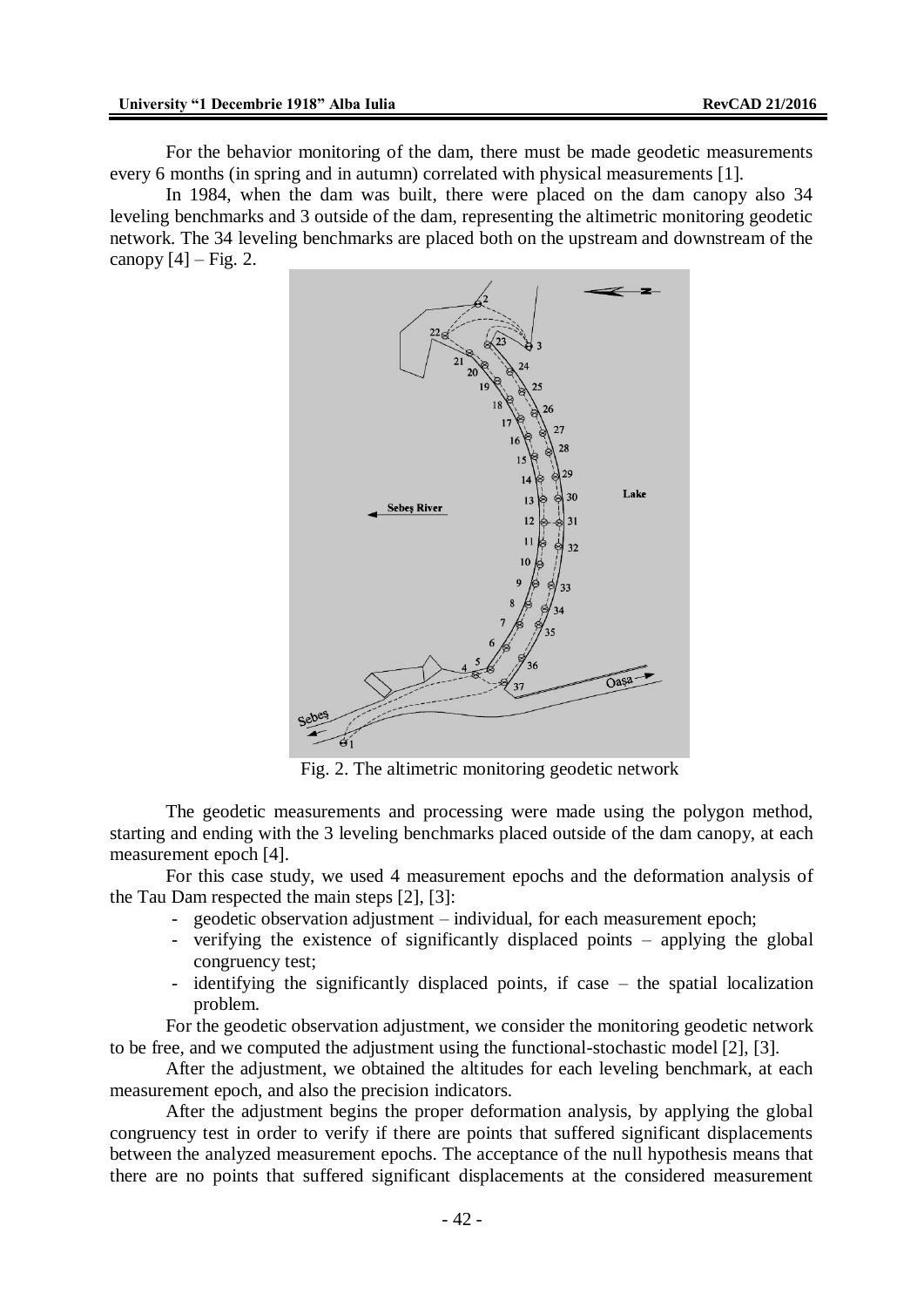epoch, while the rejection of the null hypothesis means that there are significantly displaced points in the monitoring geodetic network [2], [3].

After applying the global congruency test in case of the chosen concrete dam, we determined two significantly displaced benchmarks, in different periods.

Therefore, we ran over the next step, the spatial localization of these points. This step is based on the maximum discrepancy method. For each point there was calculated a discrepancy and the point with the maximum discrepancy is considered to have suffered a significant displacement [2], [3].

The spatial localization showed that the levelling benchmarks 4 and 37 suffered significant displacements. For these points, there were calculated also the displacement and the displacement velocities – Table 1 [4].

| <b>Measurement</b><br><b>Epochs</b> | Point | <b>Displacement</b><br>[mm] | <b>Displacement</b><br><b>Velocity</b><br>[mm/year] |
|-------------------------------------|-------|-----------------------------|-----------------------------------------------------|
| $E0 - E1$                           |       | $-1.3$                      | $-1.2$                                              |
| $E1 - E2$                           | 37    | $-1.1$                      | $-1.1$                                              |
| $E2 - E3$                           | 37    | 3.1                         | 29                                                  |

Table 1. Significantly displaced leveling benchmarks

For each leveling benchmark with significant displacement, there were drawn graphics of the deformation vector, such the one in Fig. 3, for leveling benchmark 37 [4]:



Fig. 3. Graphic representation of the deformation vector for benchmark no. 37

# **4. Conclusion**

Measurement processing in order to determine displacements and deformations presents a high level of complexity and a huge amount of computations. The deformation analysis must be done according to mathematical statistics principles. This way, we will